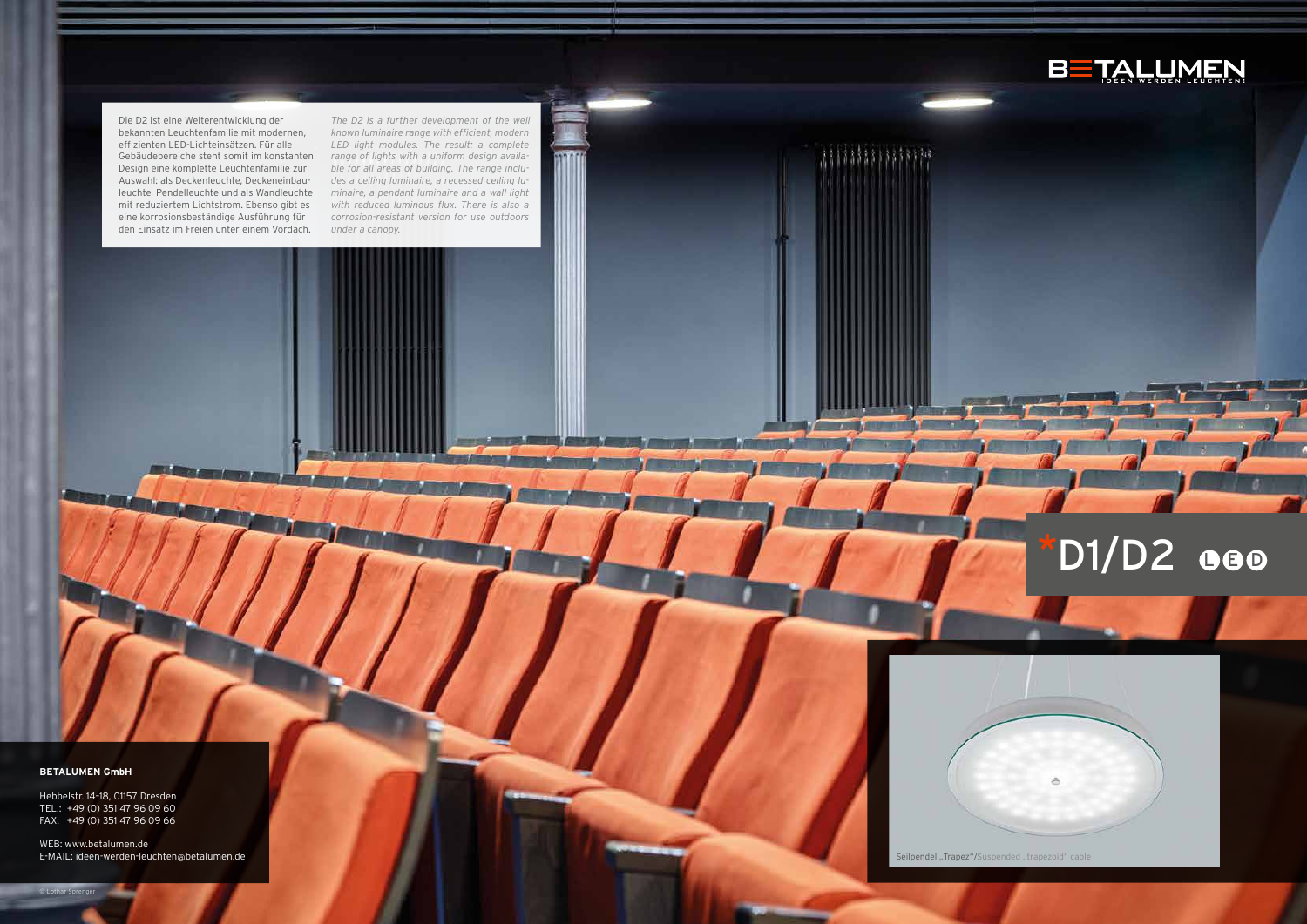

Abdeckung Prisma/ *Prism cover* LED 50 % : 50 % getrennt schaltbar*/ Separately switchable*







## $\overline{D1/D2}$  eeo



*Deckenleuchte, Opal cover*